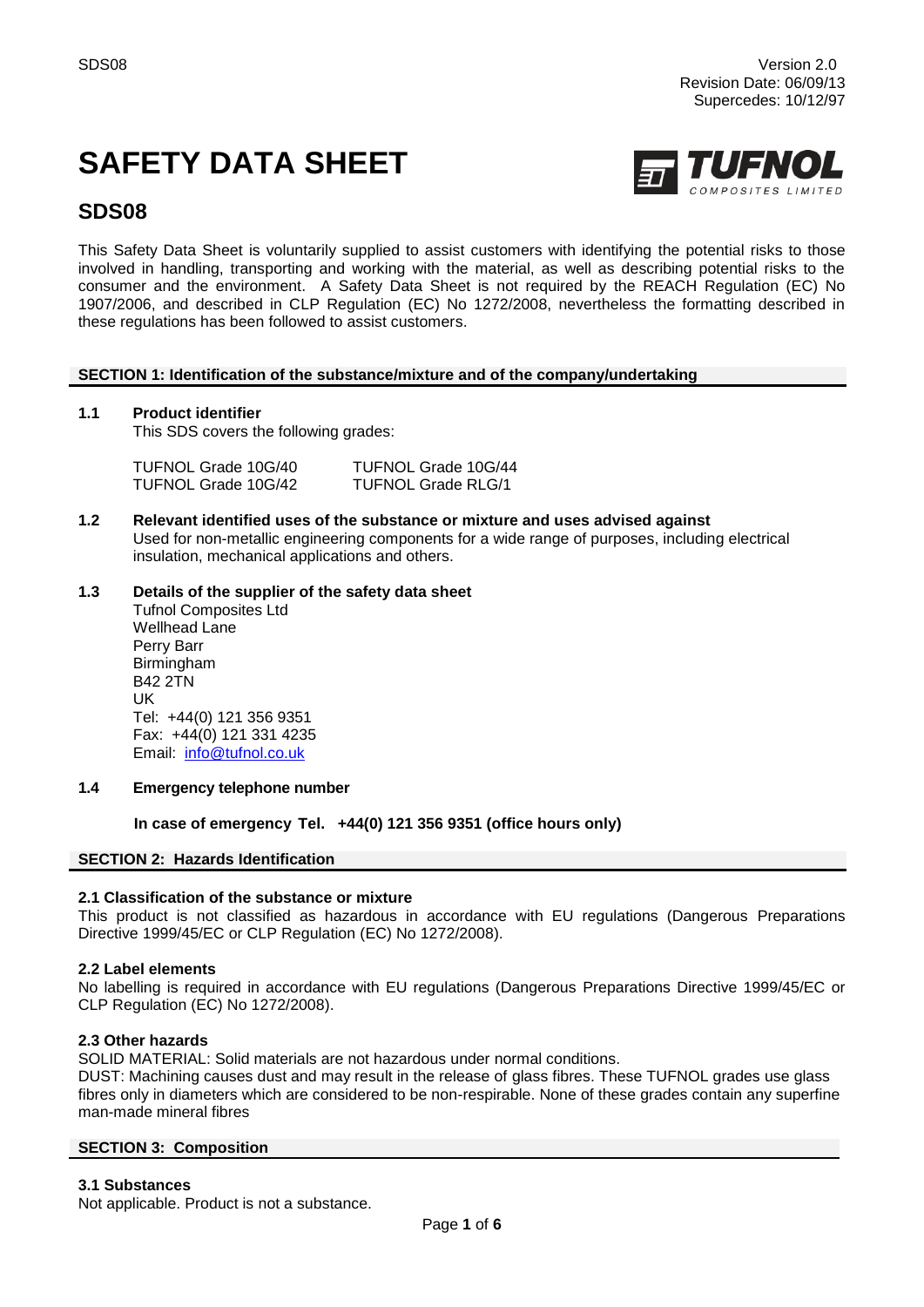# **3.2 Mixtures**

Cured epoxy resin and woven glass fibre fabric.

# **SECTION 4: First Aid Measures**

# **4.1 Description of first aid measures**

EYE CONTACT: Rinse eye with plenty of water. INHALATION: Inhalation is not likely to occur. SKIN CONTACT: Wash skin with plenty of soap and water. INGESTION: Ingestion is not likely to occur.

# **4.2 Most important symptoms and effects, both acute and delayed**

Exposure to dust may cause mechanical irritation of the skin and eye.

# **4.3 Indication of any immediate medical attention and special treatments needed**

Symptomatic treatment as required

# **SECTION 5: Firefighting Measures**

# **5.1 Extinguishing media**

No known adverse reactions with any extinguishing media. Use extinguisher appropriate to surrounding conditions.

# **5.2 Special hazards arising from the substance or mixture**

Solid materials are difficult to ignite, but may burn in a fire. Dust from machining is more combustible than the solid and may become ignited from a small heat source. Constituents of smoke vary with local conditions, but may include carbon dioxide, carbon monoxide, ammonia, and water vapour, plus a number of more complex substances resulting from partial combustion.

# **5.3 Advice for fire fighters**

No special precautions required. Wear normal fire-fighting kit and breathing apparatus as appropriate.

# **SECTION 6: Accidental Release Measures**

# **6.1 Personal precautions, protective equipment and emergency procedures**

Sheets may be smooth and slippery. Wear suitable skin and eye protection (see section 8).

# **6.2 Environmental precautions**

No special precautions required.

# **6.3 Methods and materials for containment and clearing up**

Unused material should be collected and reused, or disposed of according to local and national regulations.

# **6.4 References to other sections**

See section 8 and section 13 for further advice on protective clothing and disposal.

# **SECTION 7: Handling and Storage**

# **7.1 Precautions for safe handling**

Sheets may be smooth and slippery. Avoid accidental slippage of stacked material. Take care to avoid injury caused by sharp edges.

Dust from machining is more combustible than the solid and may become ignited from a small heat source. Use correct machining techniques which do not give rise to excessive heat, or burn the material. Incorrect machining techniques usually cause a marked change in the colour of the cut surface, accompanied by a strong burning odour. If these, or any other signs of burning occur during machining, stop work immediately. Check to ensure that dust has not ignited and re-assess machining techniques before proceeding.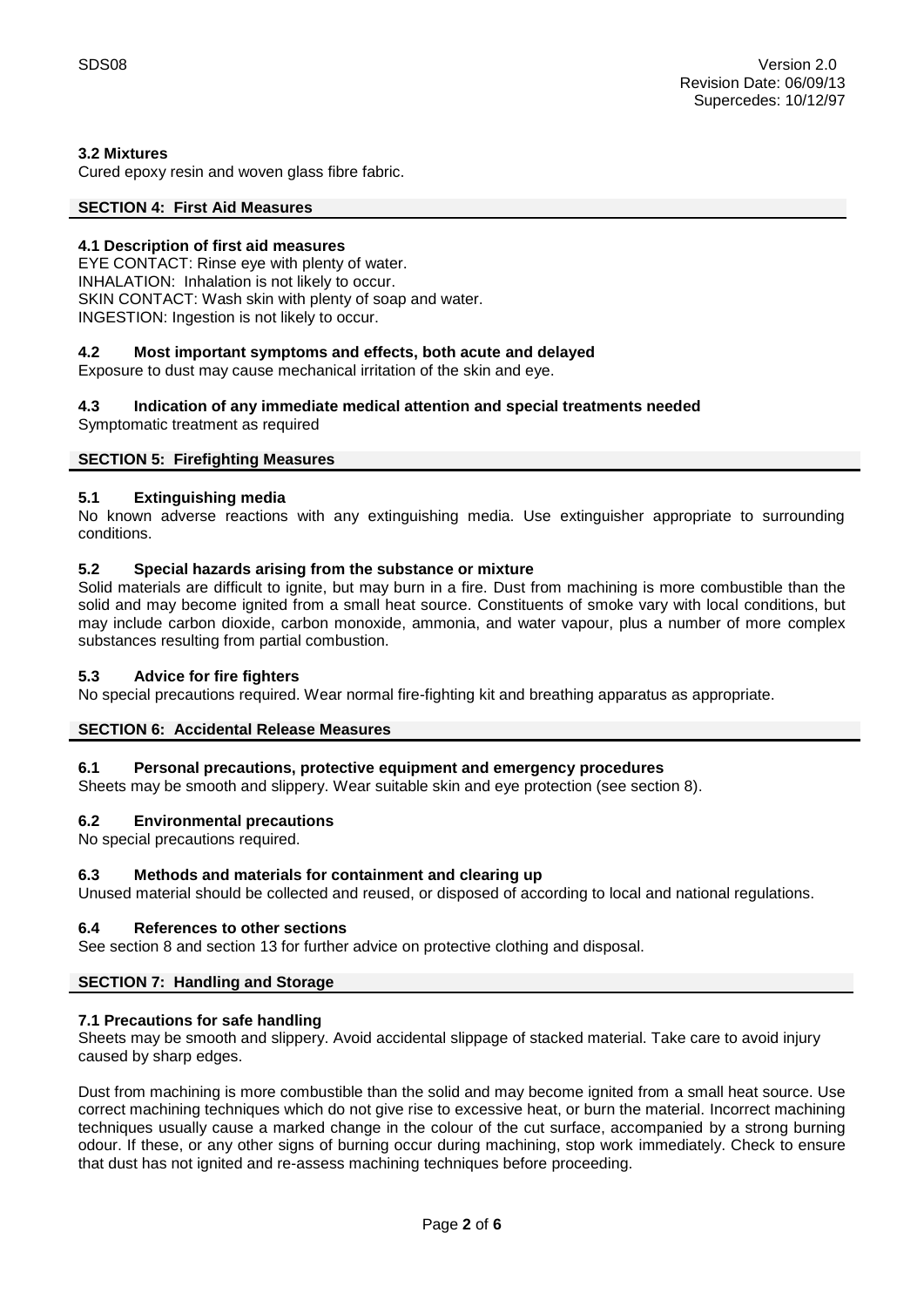In dust extraction systems, finely divided organic dust is a potential source of combustion or explosion. Care must be taken in the design and servicing of ducted extraction systems to ensure that explosive limits are not exceeded. Explosion relief devices should be provided. In all cases, expert advice should be obtained.

Avoid inhalation of dust, and wear suitable protective clothing to avoid skin and eye contact. Wash thoroughly after handling and before eating or drinking.

# **7.2 Conditions for safe storage, including any incompatibilities**

Store in a cool dry place. Avoid extremes of temperature.

#### **7.3 Specific end uses(s)**

Further information on dust is given in the following HSE publications:- EH 44 'Dust: General principles of protection' ; EH 46 'Man-made mineral fibres' ; MDHS 59 'Man-made mineral fibre'.

#### **SECTION 8. Exposure Controls/Personal Protection**

#### **8.1 Control parameters**

| Substance    | (8-hr<br>TWA<br>reference  <br>period)   | Long-term exposure limit   Short-term exposure limit   Source<br>(15 minute<br>reference<br>period) |            |
|--------------|------------------------------------------|-----------------------------------------------------------------------------------------------------|------------|
| Glass fibres | 5mg/m <sup>3</sup><br>2 fibre/millilitre |                                                                                                     | EH40, 2011 |

# **8.2 Exposure controls**

No special precautions required for the unused product. If dust is likely to be generated as a result of processing, appropriate dust control measures should be applied, such as the use of local exhaust ventilation.

#### **Respiratory protection**

No special precautions required when handling the unused product. If dust is likely to be generated during processing at levels in excess of the occupational exposure limit

#### **Hand Protection**

Dust containing glass fibres may cause temporary irritation to the skin and mouth. Barriers creams are generally ineffective, as they can cause fibres to adhere. In cases of difficulty, other barrier methods may be necessary, such as the wearing of plastic or rubber gloves.

#### **Eye protection**

Wear suitable eye protection, e.g. safety glasses with side shields or goggles if dust is likely to be generated.

#### **Skin protection**

Overalls should be worn to protect the skin if dust is likely to be generated.

#### **Environmental exposure controls**

No special precautions required.

# **SECTION 9: Physical and Chemical Properties**

#### **9.1 Information on basic physical and chemical properties**

| Appearance:              | Greenish grey solid sheets, rods, tubes, bars or other profiles. |  |  |
|--------------------------|------------------------------------------------------------------|--|--|
|                          | Components made from these.                                      |  |  |
| Odour:                   | None                                                             |  |  |
| <b>Odour threshold:</b>  | Not applicable                                                   |  |  |
| pH:                      | Not applicable                                                   |  |  |
| <b>Melting point:</b>    | Not applicable                                                   |  |  |
| <b>Boiling point:</b>    | Not applicable                                                   |  |  |
| <b>Flashpoint:</b>       | Not applicable                                                   |  |  |
| <b>Evaporation rate:</b> | Not applicable                                                   |  |  |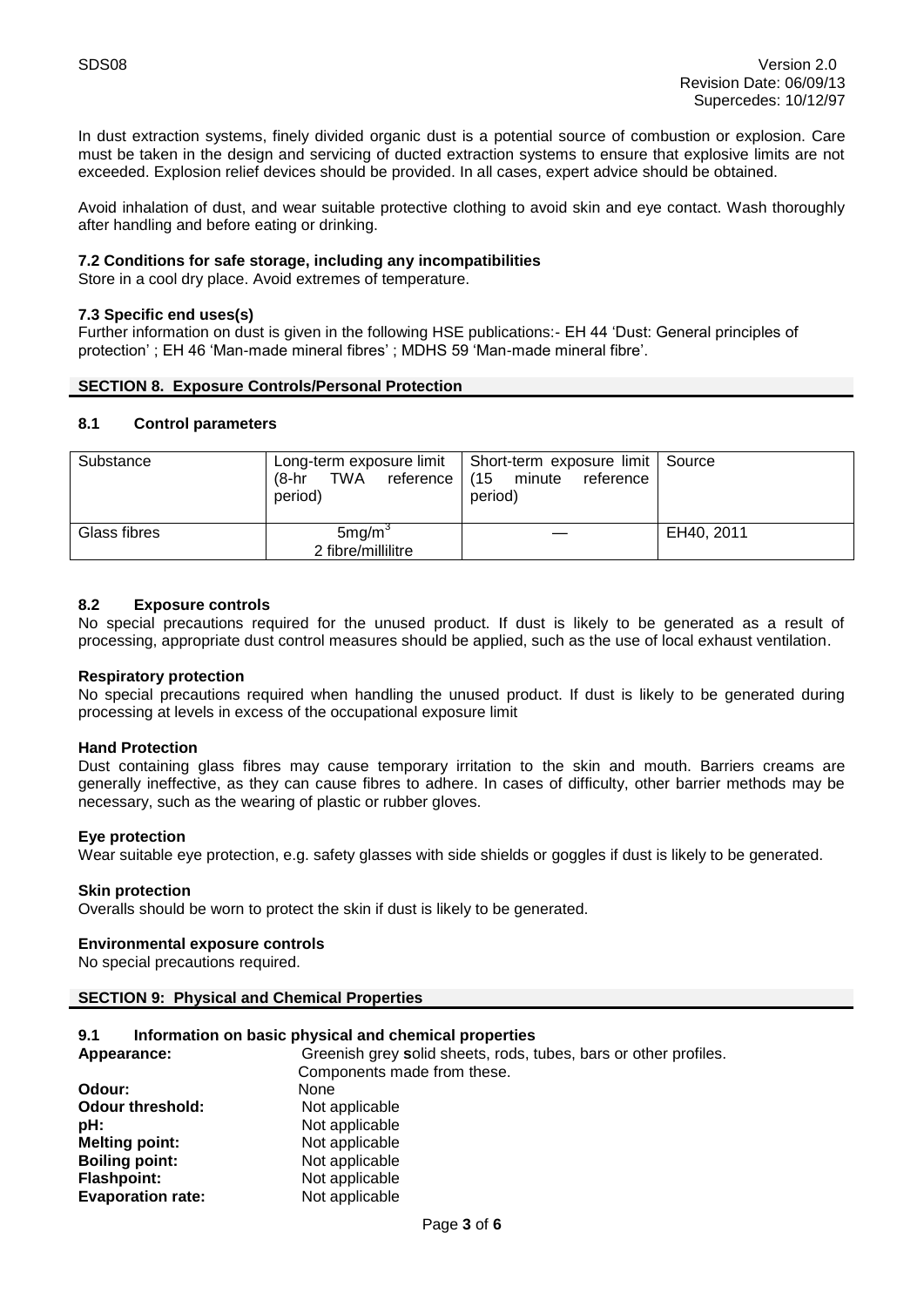| <b>Flammability:</b>                                   | Combustible              |  |  |
|--------------------------------------------------------|--------------------------|--|--|
| <b>Upper/lower flammability limits: Not applicable</b> |                          |  |  |
| Vapour pressure:                                       | Not applicable           |  |  |
| <b>Vapour density</b>                                  | Not applicable           |  |  |
| <b>Relative density</b>                                | 1.8 to 2.0 gm/cm3        |  |  |
| <b>Solubility in water:</b>                            | Insoluble                |  |  |
| Solubility in other solvents:                          | Not applicable           |  |  |
| Partition coefficient (log Kow) Not applicable         |                          |  |  |
| <b>Autoignition temperature</b>                        | No data                  |  |  |
| <b>Decomposition temperature</b>                       | No data                  |  |  |
| <b>Viscosity</b>                                       | Not applicable           |  |  |
| <b>Explosive properties</b>                            | Not considered explosive |  |  |
| <b>Oxidising properties</b>                            | Not considered oxidising |  |  |
|                                                        |                          |  |  |

# **9.2 Other information**

None

# **SECTION 10: Stability and Reactivity**

#### **10.1 Reactivity**

No reactive hazards known.

#### **10.2 Chemical stability**

Stable under normal conditions of use.

# **10.3 Possibility of hazardous reactions**

No hazardous reactions expected.

# **10.4 Conditions to avoid**

Avoid extremes of temperature

# **10.5 Incompatible materials**

Avoid contact with strong oxidizing agents

# **10.6 Hazardous decomposition products**

Normal combustion products.

# **SECTION 11: Toxicological Information**

# **11.1 Information on toxicological effects**

This product has not been tested. Judgements on the expected toxicity of this product have been made based upon consideration of its major components.

| (a) acute toxicity                 | No effects are anticipated from the product as supplied.                         |  |  |  |
|------------------------------------|----------------------------------------------------------------------------------|--|--|--|
| (b) skin corrosion/irritation      | Dust from processing of the product may cause mechanical irritation of the skin. |  |  |  |
| (c) serious eye damage/irritation  | Dust from processing of the product may cause mechanical irritation of           |  |  |  |
|                                    | the eye.                                                                         |  |  |  |
| (d) respiratory/skin sensitisation | The product contains cured epoxy resins. It is not expected to cause             |  |  |  |
|                                    | sensitisation.                                                                   |  |  |  |
| (e) germ cell mutagenicity         | Contains no known mutagens                                                       |  |  |  |
| (f) carcinogenicity                | Prolonged inhalation of respirable ceramic fibres has been associated with long  |  |  |  |
|                                    | term lung problems including carcinogenicity. These TUFNOL grades use glass      |  |  |  |
|                                    | fibres only in diameters which are considered to be non-respirable. None of      |  |  |  |
|                                    | these grades contain any superfine man-made mineral fibres.                      |  |  |  |
| (g) reproductive toxicity          | Contains no known reproductive toxins                                            |  |  |  |
| (h) STOT-single exposure           | No effects are anticipated from the product as supplied.                         |  |  |  |
| (i) STOT-repeated exposure         | No effects are anticipated from the product as supplied.                         |  |  |  |
| (j) aspiration hazard              | Not applicable to this product                                                   |  |  |  |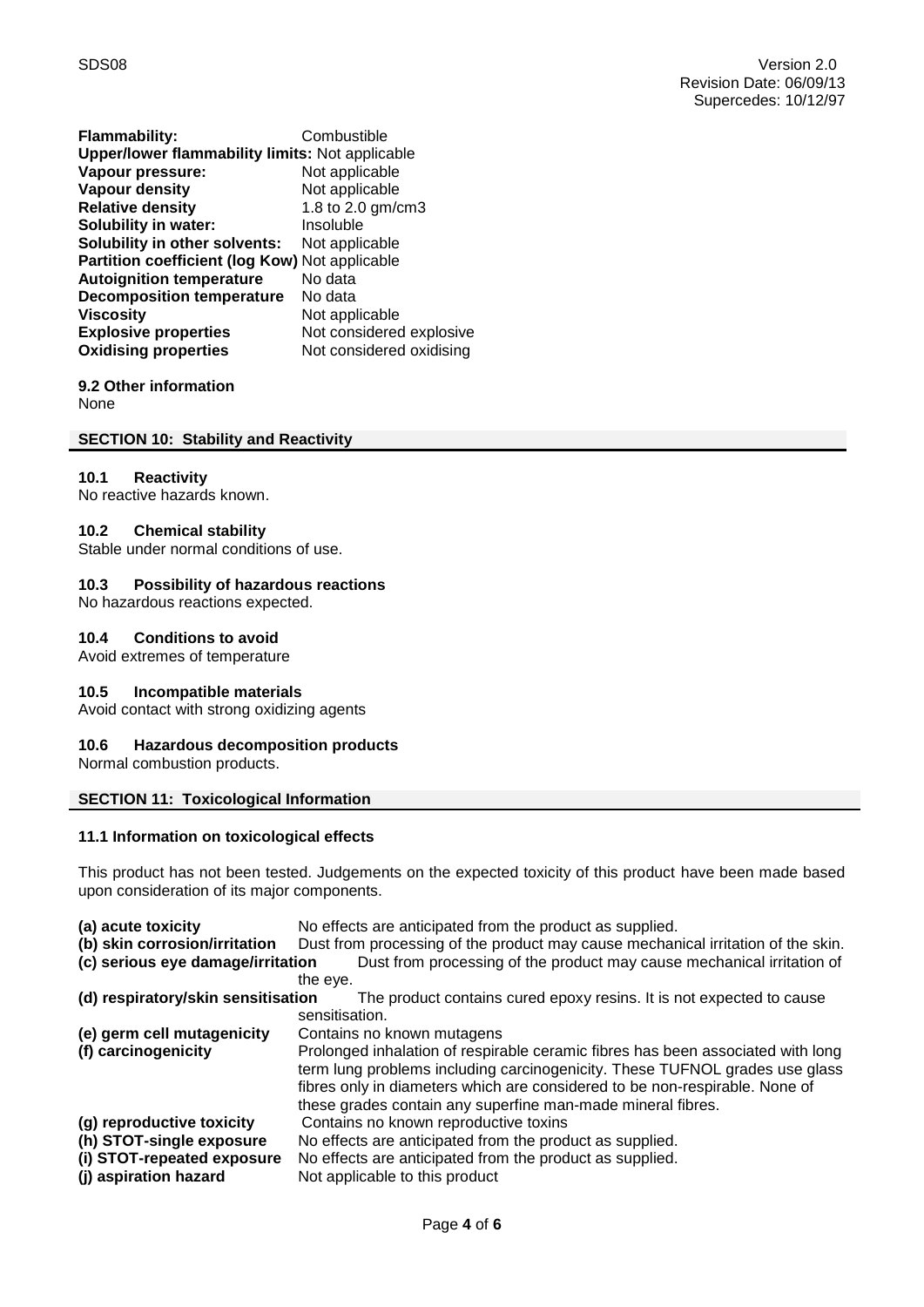# **SECTION 12: Ecological Information**

# **12.1 Toxicity**

No effects are anticipated from the product as supplied.

# **12.2 Persistence and degradability**

This product is not expected to biodegrade in the environment.

# **12.3 Bioaccumulative potential**

None of the components are known to be bioaccumulative.

# **12.4 Mobility in soil**

Not expected to be mobile.

#### **12.5 Results of PBT and vPvB assessment**

None of the components are known to be PBT or vPvB.

#### **12.6 Other adverse effects**

None known.

#### **SECTION 13: Disposal Considerations**

# **13.1 Waste treatment methods**

All waste products should be disposed of by normal waste disposal methods, including controlled incineration or burial at approved sites, in accordance with local regulations.

#### **SECTION 14: Transport Information**

Not regulated as hazardous for transport.

|                          | <b>ADR</b> | <b>IMDG</b> | <b>ICAO</b> |
|--------------------------|------------|-------------|-------------|
| 14.1 UN Number           | None       | None        | None        |
| 14.2 UN Proper shipping  | None       | None        | None        |
| name                     |            |             |             |
| 14.3 Transport hazard    | None       | None        | None        |
| class(es)                |            |             |             |
| 14.4 Packing group       | None       | None        | None        |
| 14.5 Environmental       | None       | None        | None        |
| hazards                  |            |             |             |
| 14.6 Special precautions | None       | None        | None        |
| for user                 |            |             |             |
| 14.7 Transport in bulk   | None       | None        | None        |
| according to Annex II of |            |             |             |
| MARPOL 73/78 and the     |            |             |             |
| <b>IBC Code</b>          |            |             |             |

# **SECTION 15: Regulatory Information**

**15.1 Safety, health and environmental regulations/legislation specific for the substance or mixture** All components are listed as existing substances in Europe

# **15.2 Chemical Safety Assessment**

A Chemical Safety Assessment has not been carried out for this product.

# **SECTION 16: Other Information**

**Revision information:** Revised and reformatted following the format in Regulation 1907.2006 as amended by Regulation 453/2010.

**Special training:** no specialist training required with respect to chemical hazards